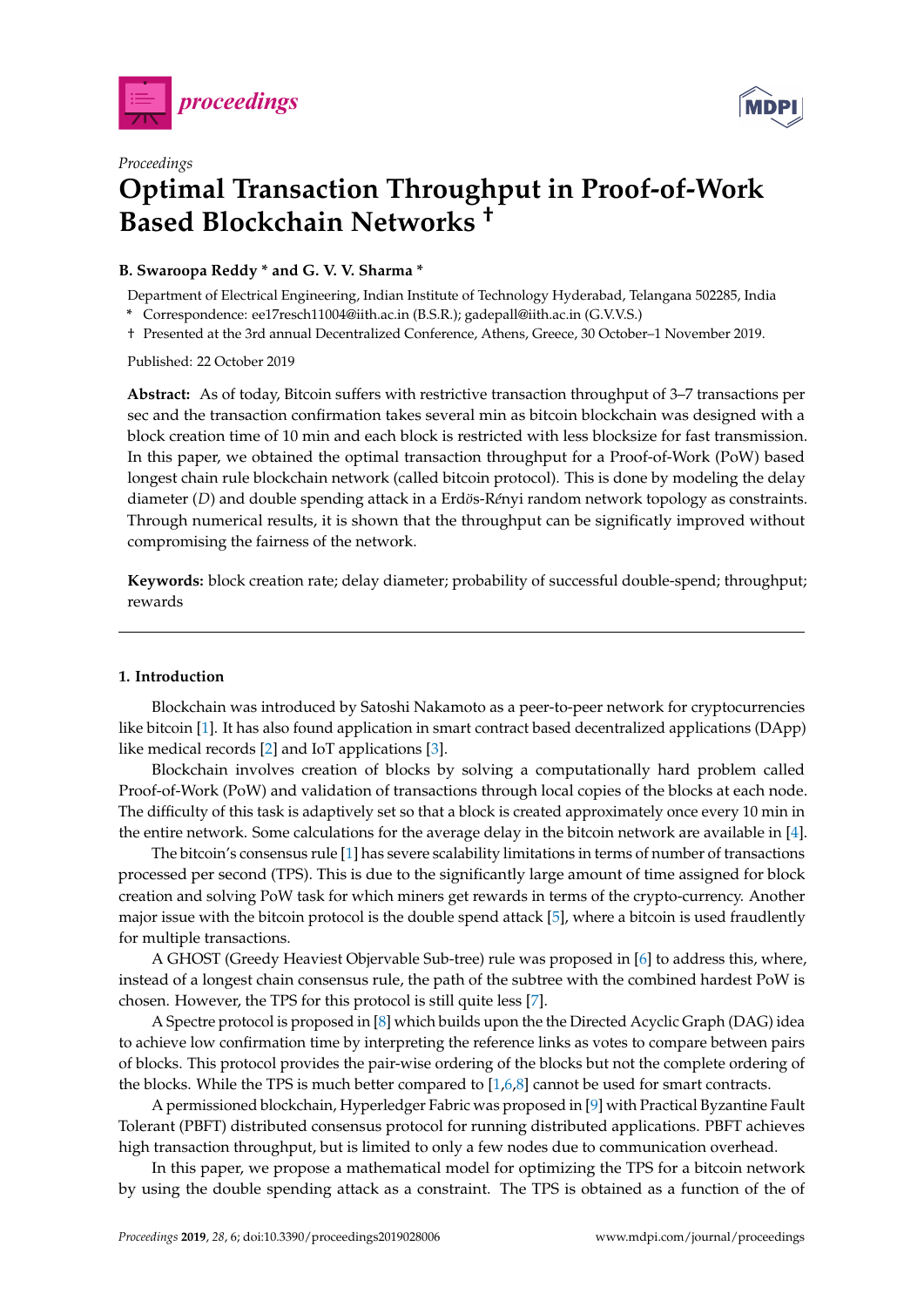block creation rate(*λ*), block size(*b*) and delay diameter of the network (*D*). The delay diameter (*D*) is modeled by assuming the blockchain as a Erdös-Rényi random network topology [\[10\]](#page-8-9). Our model ensures an increase in the block creation rate resulting in improved throughput. Through numerical results, it is shown that this is achieved without disturbing the balance between the hashrate and rewards for miners in the network.

The rest of the paper is organized as follows. Section [1](#page-0-0) describes the System model and system parameters, Section [2](#page-1-0) describes the preliminaries of End-to-End delay and mainchain growth rate in Blockchain network considered as in Erdös-Rényi random network. In Section [3,](#page-2-0) we formulate the optimization problem for maximizing the block creation rate and the transaction throughput. In Section [4,](#page-3-0) we present the analytical and simulation results. In Section [5,](#page-5-0) we conclude the paper and gave future directions of research.

#### <span id="page-1-0"></span>**2. System Model**

<span id="page-1-1"></span>We refer to the models in [\[6,](#page-8-5)[10\]](#page-8-9) where the bitcoin network is considered as a directed graph with parameters given in Table [1.](#page-1-1)

| Symbol           | Description                                      |
|------------------|--------------------------------------------------|
| V                | Set of nodes in the network                      |
| E                | Set of edges between a pair of node              |
| $\boldsymbol{n}$ | Number of nodes in the network                   |
| $p_v$            | Computational power at the $v^{th}$ node         |
| λ                | <b>Block creation rate</b>                       |
| β                | Main chain growth rate                           |
| q                | Fraction of the attacker's computational power   |
| $\boldsymbol{b}$ | Block size in kB                                 |
| K                | Number of transactions per kB                    |
| D                | Delay diameter (end-to-end delay) in the network |
| $\boldsymbol{h}$ | Depth of the tree in $[11]$                      |
| $N_t$            | Number of nodes connected to a given node        |
| $N_h$            | Number of confirmations required for a Txn       |
| $N_a$            | Number of blocks found by the attacker           |
| $P_d$            | Prob. of successful double-spend attack          |

**Table 1.** System parameters for the model in [\[6\]](#page-8-5).

**Lemma 1.** *The end-to-end block propagation time in the bitcoin network [\[10,](#page-8-9)[11\]](#page-8-10) where the degree of the node is derived from a binomial distribution is*

<span id="page-1-3"></span>
$$
D = h\left(T_p + \frac{b}{R}N_t\right) \tag{1}
$$

*where*

$$
N_t = (n-1)P_e \tag{2}
$$

$$
h = \lceil \log_{\mu} \left( n(N_t - 1) + 1 \right) \rceil \tag{3}
$$

<span id="page-1-4"></span>**Lemma 2.** *For a blockchain network generating blocks at a rate λ and delay diameter D, the lower bound of the main chain growth rate β is*

<span id="page-1-2"></span>
$$
\frac{\lambda}{1 - \frac{3}{\sqrt{N}} + \lambda D} \tag{4}
$$

**Proof.** See Appendix [A.](#page-5-1)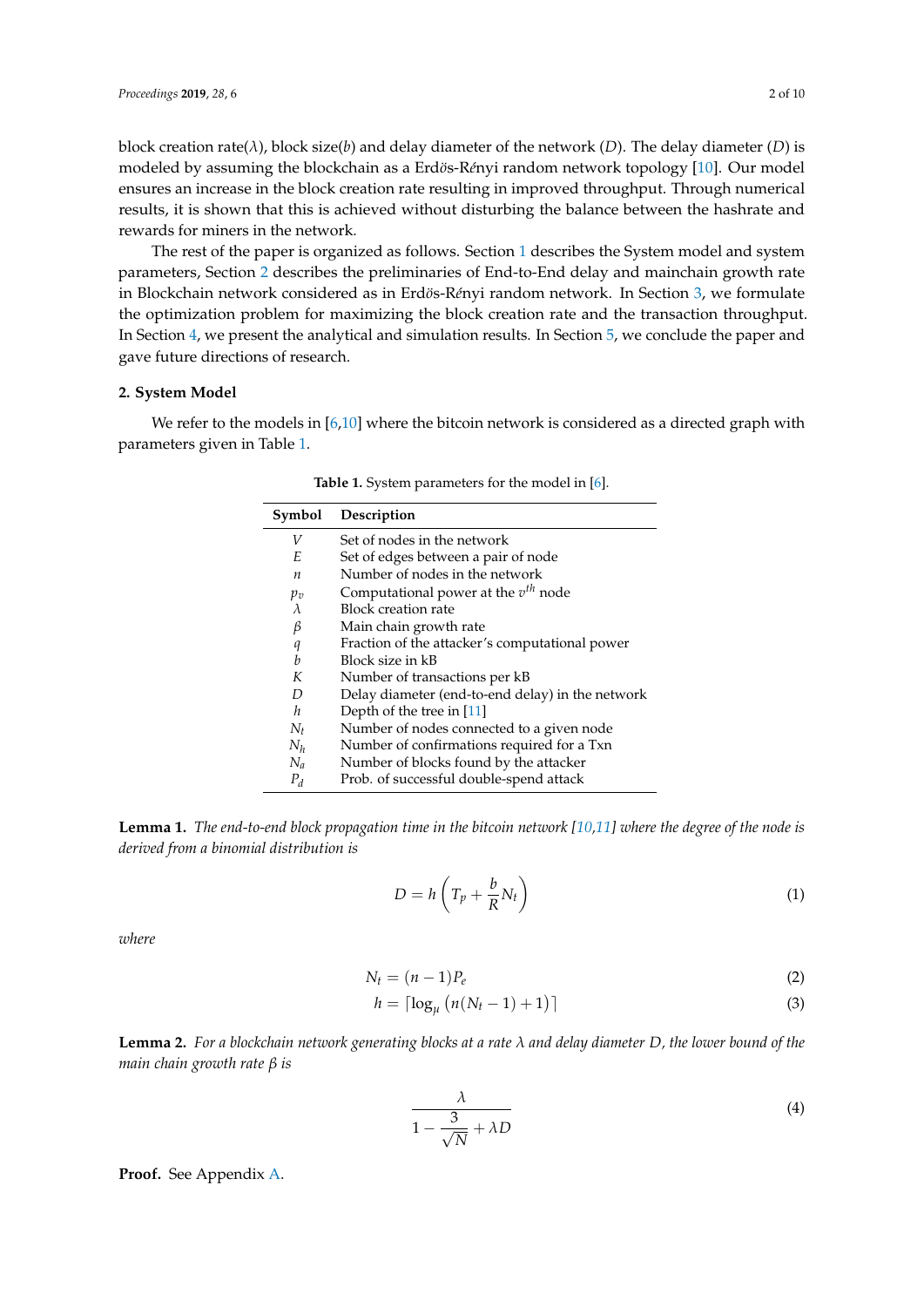*Proceedings* **2019**, *28*, 6 3 of 10

#### **Corollary 1.** For  $N \to \infty$

$$
\beta \ge \frac{\lambda}{1 + \lambda D}.\tag{5}
$$

#### <span id="page-2-0"></span>**3. Optimal Throughput**

<span id="page-2-7"></span>**Theorem 2.** *In a blockchain network with throughput TPS*(*λ*, *b*) *and end-to-end delay D, the optimal block creation rate is*

<span id="page-2-6"></span><span id="page-2-5"></span>
$$
\lambda = \frac{1}{D} \tag{6}
$$

*and the optimal transaction throughput is given by*

$$
TPS(\lambda, b) = \frac{bK}{2h\left(T_p + \frac{b}{K}N_t\right)}\tag{7}
$$

**Proof.** Our goal is to maximize the number of transactions per second  $TPS(\lambda, b)$  with very low probability of successful double-spend attack. So, the optimization problem can be framed as

$$
\max_{\lambda} \quad TPS(\lambda, b) \tag{8}
$$

$$
\text{s.t} \quad q < \frac{\beta}{\lambda} \tag{9}
$$

<span id="page-2-2"></span><span id="page-2-1"></span>
$$
\frac{1}{\lambda} > D \tag{10}
$$

where  $q\lambda$  is the attacker's chain growth rate and  $\frac{1}{\lambda}$  is the block creation interval. ∵

$$
TPS(\lambda, b) = \beta bK,\tag{11}
$$

substituting for *β* from [\(4\)](#page-1-2) in [\(8\)](#page-2-1), the optimal  $\lambda$  is obtained by solving

$$
\max_{\lambda} \quad \frac{\lambda}{1 - \frac{3}{\sqrt{N}} + \lambda D} \tag{12}
$$

$$
\text{s.t} \quad q\left(1 - \frac{3}{\sqrt{N}} + \lambda D\right) < 1\tag{13}
$$

<span id="page-2-3"></span>
$$
\lambda D < 1\tag{14}
$$

The solution to the optimization problem is provided in Appendix [B.](#page-6-0)

**Proposition 1.** *If q<sup>h</sup> is the probability the attacker will ever catch up from z blocks behind the honest nodes [\[1\]](#page-8-0) is*

$$
q_h = \min\left(\frac{q}{1-q}, 0\right)^{\max(N_h, 0)}
$$
\n(15)

$$
= \begin{cases} 1, & \text{if } z < 0 \text{ or } q > (1 - q). \\ \left(\frac{q}{1 - q}\right)^z, & \text{if } z \ge 0 \text{ and } q \le (1 - q). \end{cases} \tag{16}
$$

*then the probability of successful double-spend attack is*

<span id="page-2-4"></span>
$$
\sum_{N_a=0}^{N_h-1} \frac{\left(N_h \frac{q}{p}\right)^{N_a} e^{-N_h \frac{q}{p}}}{N_a!} \left(\frac{q}{1-q}\right)^{N_h-N_a} \tag{17}
$$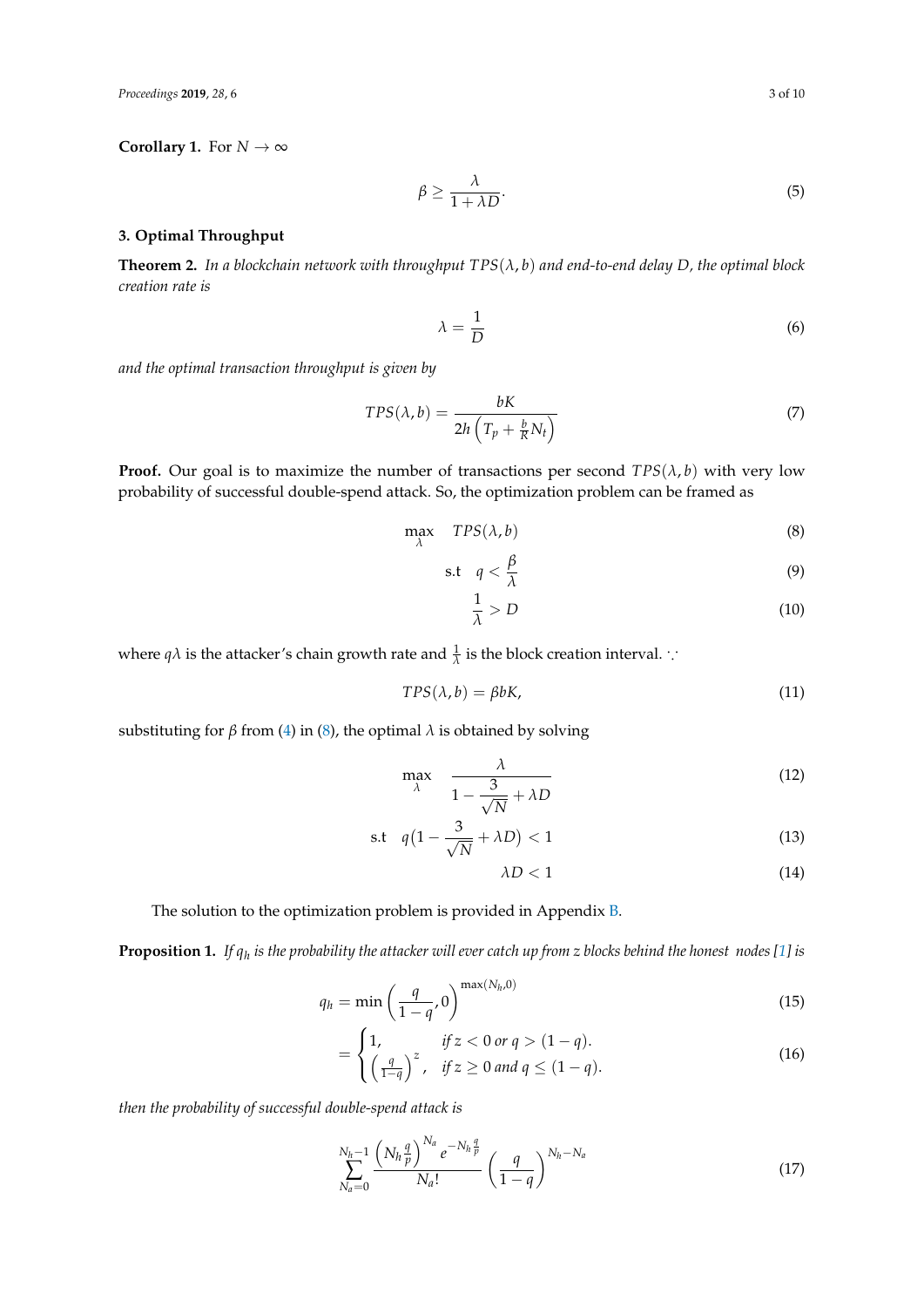**Proof.** If the honest nodes create  $N_h$  (see Table [1\)](#page-1-1) number of blocks in an average time of  $\frac{N_h T}{p}$ , then the attacker found *N<sup>a</sup>* number of blocks in the same time interval follows poisson distribution with expected value

<span id="page-3-1"></span>
$$
\alpha = N_h \frac{q}{p} \tag{18}
$$

Since attacker's chain growth rate is less than the main chain growth rate ( $q\lambda < \beta$  from [\(9\)](#page-2-2))  $N_a < N_h$ 

<span id="page-3-2"></span>
$$
P_d = \sum_{N_a=0}^{N_h-1} \frac{\alpha^{N_a} e^{-\alpha}}{N_a!} q_h
$$
\n
$$
(19)
$$

By substituting [\(16\)](#page-2-3) with  $z = N_h - N_a$  and [\(18\)](#page-3-1) in [\(19\)](#page-3-2) yields [\(17\)](#page-2-4).

### <span id="page-3-0"></span>**4. Results and Discussions**

<span id="page-3-3"></span>Table [2](#page-3-3) lists the values of the parameters used for generating the results in this section. See Table [1](#page-1-1) for a description.

| Parameter | Value                                |
|-----------|--------------------------------------|
| n         | 10,000 [12]                          |
| $N_t$     | 8 [12]                               |
| $P_e$     | $8.0/(n-1) \approx 0.0008$           |
| $T_p$     | 30 msec                              |
| b         | 4 MB                                 |
| R         | $>25$ Mbps [13] but chosen 10 Mbps   |
| q         | < 0.5                                |
|           | $4 \text{ km/s/KB}$ for bitcoin [14] |

**Table 2.** Parameter values for the case of Bitcoin.

[\(7\)](#page-2-5) is used for computing the TPS plotted in Figure [1](#page-3-4) with respect to the block size *b*. The *TPS* increases slowly with *b* since increasing block size results in an increase in the delay *D*. This reduces the block creation rate in  $(6)$  and main chain growth rate  $(4)$ .

<span id="page-3-4"></span>Figure [1](#page-3-4) shows that the minimum achievable throughput is around 400 TPS whereas existing bitcoin networks have a throughput around 3–4 TPS [\[14\]](#page-9-0).



**Figure 1.** Block size (*b*) Vs TPS

Figure [2](#page-4-0) shows the number of confirmations required with increase in the attacker's hash rate *q*. It shows that the  $P_d$  is less compared to the original bitcoin framework [\[1\]](#page-8-0) as  $q\lambda < \beta$  in [\(9\)](#page-2-2).

We have conducted an event-driven simulation using python by generating events for 1 day as per the information propagation protocol in [\[4\]](#page-8-3) for bitcoin blockchain network with *n* = 10,000 nodes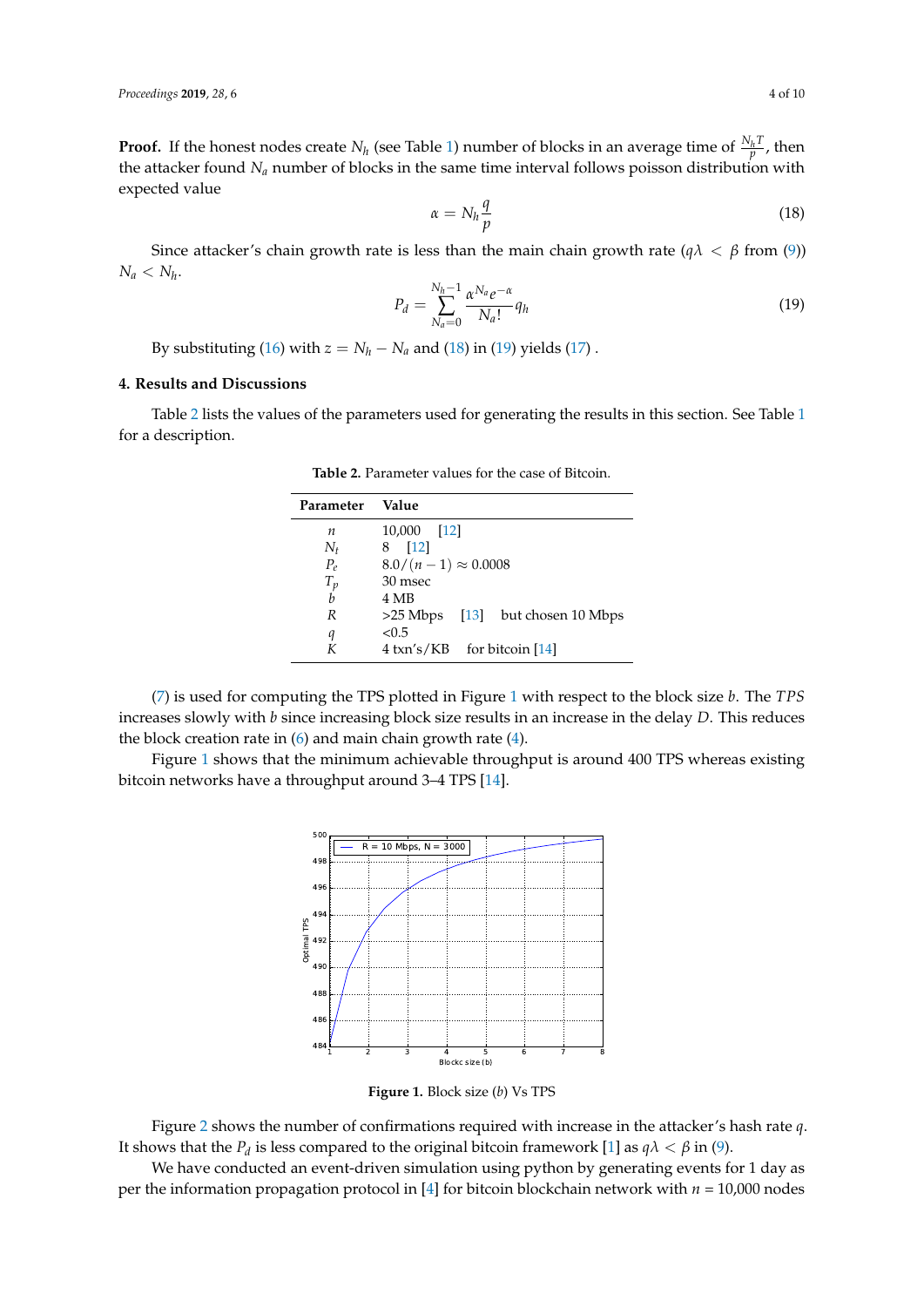and 13 miners having the Hashrate distribution shown in [\[15\]](#page-9-1). We generated the events for creating a block, broadcating the block to neighbours and adding the block after verifying the block height and hash of the previous block. The timing information for block generation event of each miner was drawn from exponetial distribution with mean equals to *λ* times the fraction of the hashrate of the corresponding miner. The simulation was performed such that end-to-end delay should be equal to  $D \approx 17$  s calculated for parameter values shown in Table [2](#page-3-3) using [\(1\)](#page-1-3). These results shown that, with an optimal block creation rate of  $\lambda = \frac{1}{D}$ , the longest-chain rule PoW blockchain network will performs similar to the system with block creation rate of  $\frac{1}{600}$ .

<span id="page-4-0"></span>

**Figure 2.** Attacker's rate (*q*) Vs *P<sup>d</sup>* .

We have chosen the optimal block creation rate  $\lambda = \frac{1}{20}$  ( $\frac{1}{\lambda} < D$ ). Figure [3a](#page-4-1),b shows the block height w.r.t time of creation. In both cases  $β > \frac{λ}{1+λD} = \frac{1}{2D}$  is satisfied. From Figure [3b](#page-4-1),  $β = 0.0266$  and optimal throughput is ≈425 txn's/sec which is comaparable with analytical resulsts shown in Figure [1.](#page-3-4)

<span id="page-4-1"></span>

**Figure 3.** Time in sec Vs Block height for 1 day. In (**a**) and (**b**) you can see the blocks created by different miners in different colours.

Figure [4b](#page-5-2) shows the proportion of the rewards (shown by red dots) of each miner are nearly equal to their proportion of the hash rates (shown by a line) in the network and is comparable with the rewards proportion for  $\lambda = \frac{1}{600}$  shown in Figure [4a](#page-5-2). These results shown that, with an optimal block creation rate of  $\lambda = \frac{1}{D}$ , the longest-chain rule PoW blockchain network will performs similar to the system with block creation rate of  $\frac{1}{600}$ .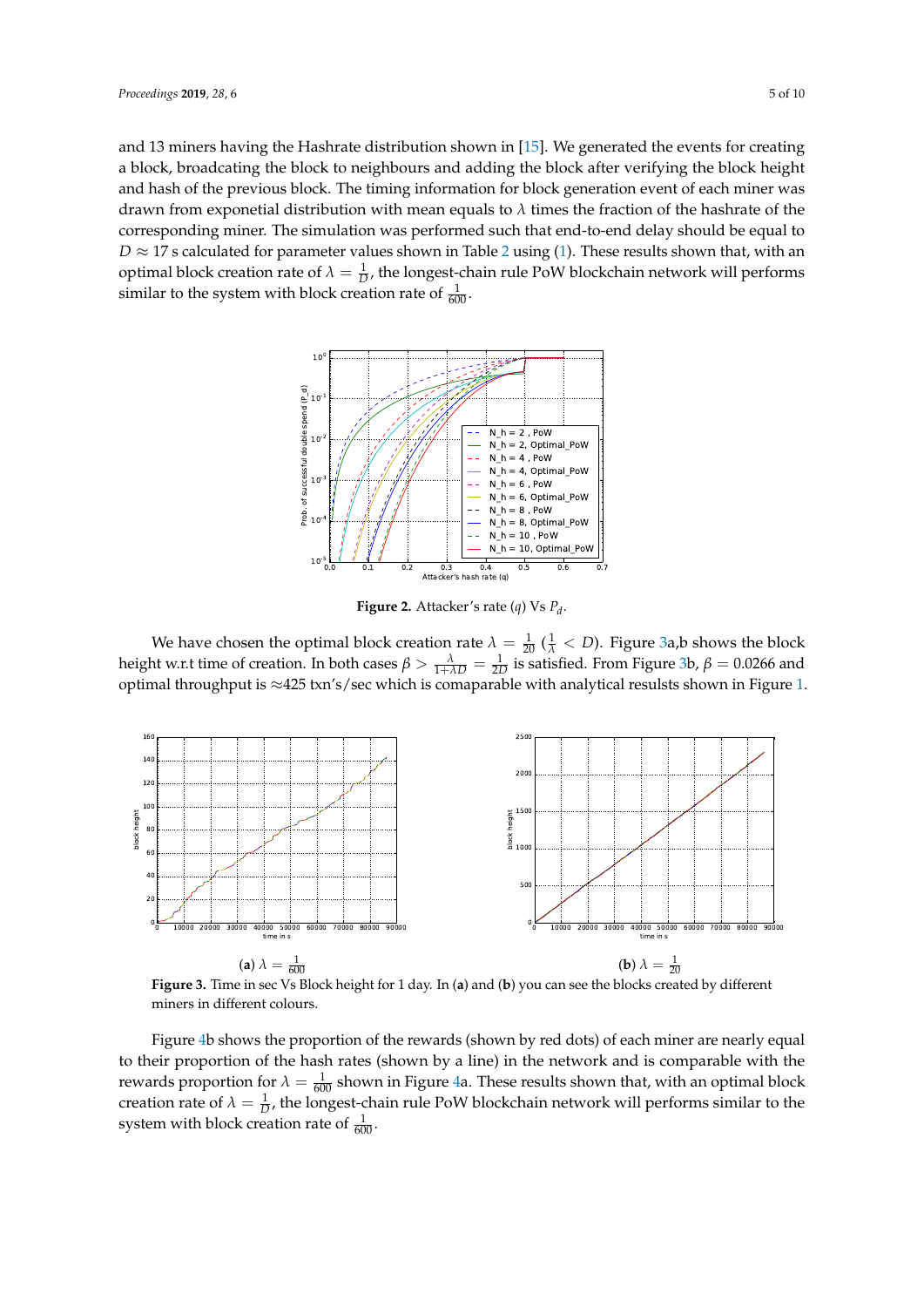<span id="page-5-2"></span>

#### <span id="page-5-0"></span>**5. Conclusions and Future Research**

In this paper, we obtained an analytical expression for the optimal block creation rate and optimal throughput by considering the bitcoin network in [\[10,](#page-8-9)[11\]](#page-8-10). Our numerical results show that the achievable throughput can be a hundred times more than the current throughput in the existing blockchain network. The simulation results show that the proportion of the rewards of the miners are comparable to their hash distribution with the optimal block creation rate. This opens up immense possibilities for research in blockchain technology in distributed consensus protocols and security.

**Funding:** This research was funded by 5G Research and Building Next Generation Solutions for Indian Market Project, Dept. Information Technology, Govt. of India.

#### **Abbreviations**

The following abbreviations are used in this manuscript:

PoW Proof-of-Work

TPS Transactions processed per second

## <span id="page-5-1"></span>**Appendix A. Proof of Lemma [2](#page-1-4)**

The main chain growth rate [\[6\]](#page-8-5)

$$
\beta \ge \left[\frac{1}{N} \sum_{i=1}^{N} X_i\right]^{-1} \tag{A1}
$$

$$
\{X_i\}_{i=1}^N = D + Y, \text{ (ith Block creation time)}\tag{A2}
$$

$$
\{z_j\}_{j=1}^m \sim \text{poiss}(\lambda_j), \text{ (jth miner creates blocks with a rate of } \lambda_j)
$$
 (A3)

$$
\sum_{j=1}^{m} z_j \sim \text{poiss}(\lambda), \text{(Blocks are created with a rate of } \lambda \text{ in the entire network)} \tag{A4}
$$

$$
Y \sim \exp(\lambda), \text{(Block creation interval)} \tag{A5}
$$

Thus,

<span id="page-5-3"></span>
$$
E\left[X_i\right] = D + \frac{1}{\lambda}, \text{var}\left(X_i\right) = \frac{1}{\lambda^2} \tag{A6}
$$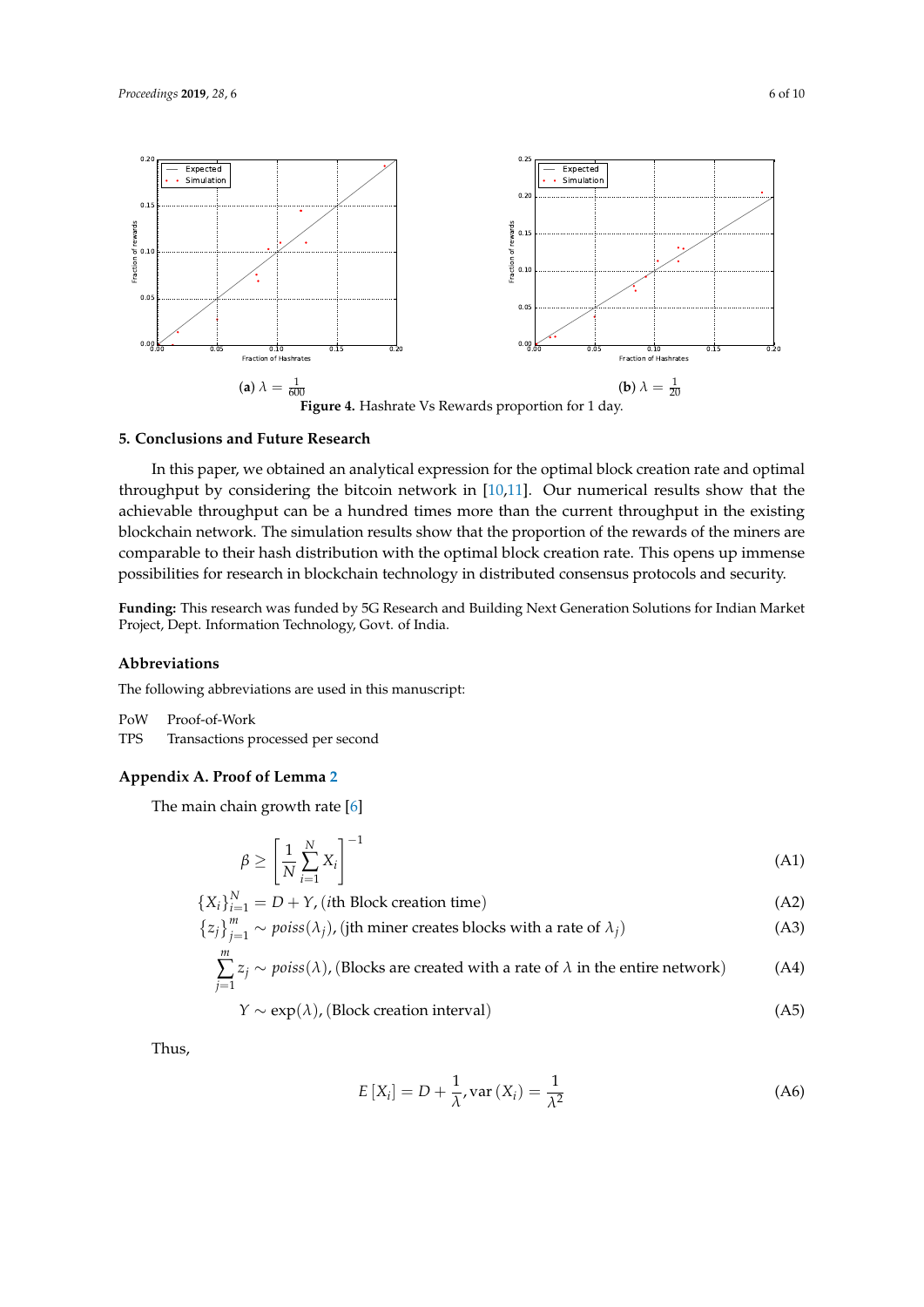Let

$$
S_N = \frac{1}{N} \sum_{i=1}^N X_i
$$
\n(A7)

Using the central limit theorem [\[16\]](#page-9-2) and [\(A6\)](#page-5-3),

$$
S_N \sim \mathcal{N}\left(\mu, \sigma^2\right), \quad \mu = D + \frac{1}{\lambda}, \sigma^2 = \frac{1}{N\lambda^2}
$$
 (A8)

$$
\therefore \Pr\left[\frac{1}{S_N} \le \beta\right] = Q\left(\frac{\sqrt{N}}{\sigma} \left(\frac{1}{\beta} - \mu\right)\right) \tag{A9}
$$

where  $Q(\cdot)$  is the *Q*-function [\[17\]](#page-9-3). From Figure [A1,](#page-6-1) it is obvious that the maximum value of  $Q(x) \approx$ 1,  $x < -3$ . Thus, Pr  $\left\lceil \frac{1}{c} \right\rceil$  $\frac{1}{S_N} \leq \beta$  is maximum for

$$
\frac{\sqrt{N}}{\sigma} \left( \frac{1}{\beta} - \mu \right) \le -3 \tag{A10}
$$

$$
\implies \beta \ge \frac{\lambda}{1 - \frac{3}{\sqrt{N}} + \lambda D} \tag{A11}
$$

<span id="page-6-1"></span>

**Figure A1.** The *Q* function.

## <span id="page-6-0"></span>**Appendix B. Proof of Theorem [2](#page-2-7)**

In [\(8\)](#page-2-1), The objective function

$$
f(\lambda) = \frac{\lambda}{1 - \frac{3}{\sqrt{N}} + \lambda D}
$$
 (A12)

is concave and and the constraints

$$
g_1(\lambda) = q \left( 1 - \frac{3}{\sqrt{N}} + \lambda D \right) - 1 \tag{A13}
$$

$$
g_2(\lambda) = \lambda D - 1 \tag{A14}
$$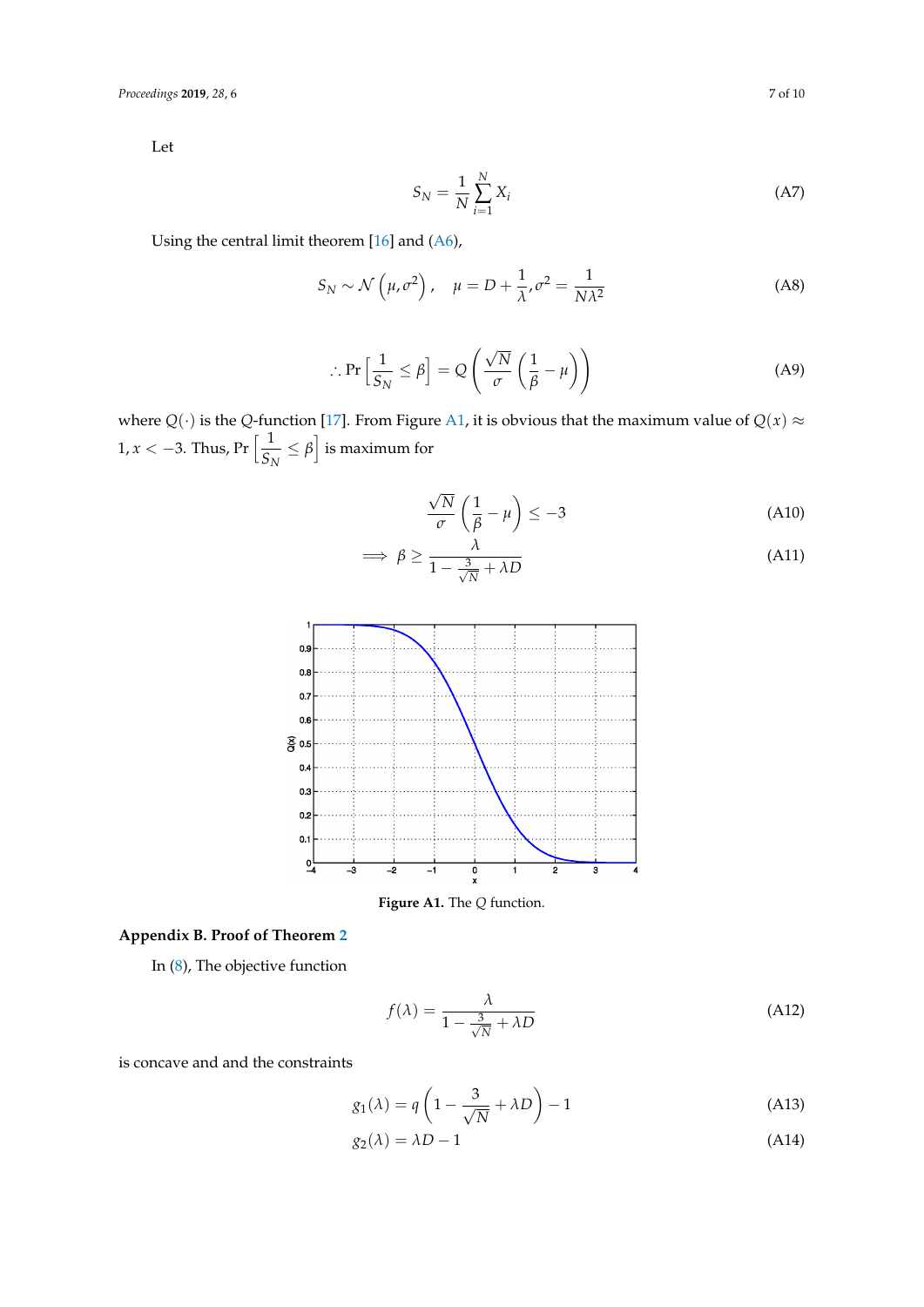are affine. The lagrangian of the optimization problem is given by

$$
L(\lambda, \alpha) = \frac{\lambda}{1 - \frac{3}{\sqrt{N}} + \lambda D} - \mu_1 \left( q \left( 1 - \frac{3}{\sqrt{N}} + \lambda D \right) - 1 \right) - \mu_2 (\lambda D - 1)
$$
 (A15)

The optimal solution is obtained by solving

$$
\frac{\partial L(\lambda, \alpha)}{\partial \lambda} = 0 \tag{A16}
$$

$$
\implies \frac{1}{1 - \frac{3}{\sqrt{N}} + \lambda D} - \frac{\lambda D}{\left(1 - \frac{3}{\sqrt{N}} + \lambda D\right)^2} - \mu_1 q D - \mu_2 D = 0 \tag{A17}
$$

<span id="page-7-3"></span>
$$
\implies \frac{1 - \frac{3}{\sqrt{N}}}{\left(1 - \frac{3}{\sqrt{N}} + \lambda D\right)^2} = \mu_1 q D + \mu_2 D \tag{A18}
$$

and

$$
\frac{\partial L(\lambda, \alpha)}{\partial \mu_1} = 0 \tag{A19}
$$

$$
\implies q\left(1 - \frac{3}{\sqrt{N}} + \lambda D\right) - 1 = 0 \tag{A20}
$$

<span id="page-7-0"></span>
$$
\text{or} \quad 1 - \frac{3}{\sqrt{N}} + \lambda D = \frac{1}{q} \tag{A21}
$$

and

<span id="page-7-1"></span>
$$
\frac{\partial (\lambda, \alpha)}{\partial \mu_2} = 0 \tag{A22}
$$

$$
\implies \lambda D - 1 = 0 \tag{A23}
$$

From 
$$
(A21)
$$
 and  $(A23)$ ,

$$
\lambda = \frac{1}{D} \left( \frac{p}{q} + \frac{3}{\sqrt{N}} \right) \tag{A24}
$$

<span id="page-7-4"></span><span id="page-7-2"></span>
$$
\lambda = \frac{1}{D} \tag{A25}
$$

From [\(A24\)](#page-7-2),

<span id="page-7-5"></span>
$$
g_2(\lambda) > 0 \tag{A26}
$$

So,  $g_1(\lambda) < 0$  is an inactive ( $\mu_1 = 0$ ) and for  $q = 0$ ,  $g_1(\lambda)$  no longer become a constraint. These can be observed in Figure [A2.](#page-8-13)

From [\(A18\)](#page-7-3) and [\(A25\)](#page-7-4)

$$
\lambda = \frac{1}{D} \tag{A27}
$$

$$
\mu_2 = \frac{1 - \frac{3}{\sqrt{N}}}{\left(2 - \frac{3}{\sqrt{N}}\right)^2} \frac{1}{D}
$$
\n(A28)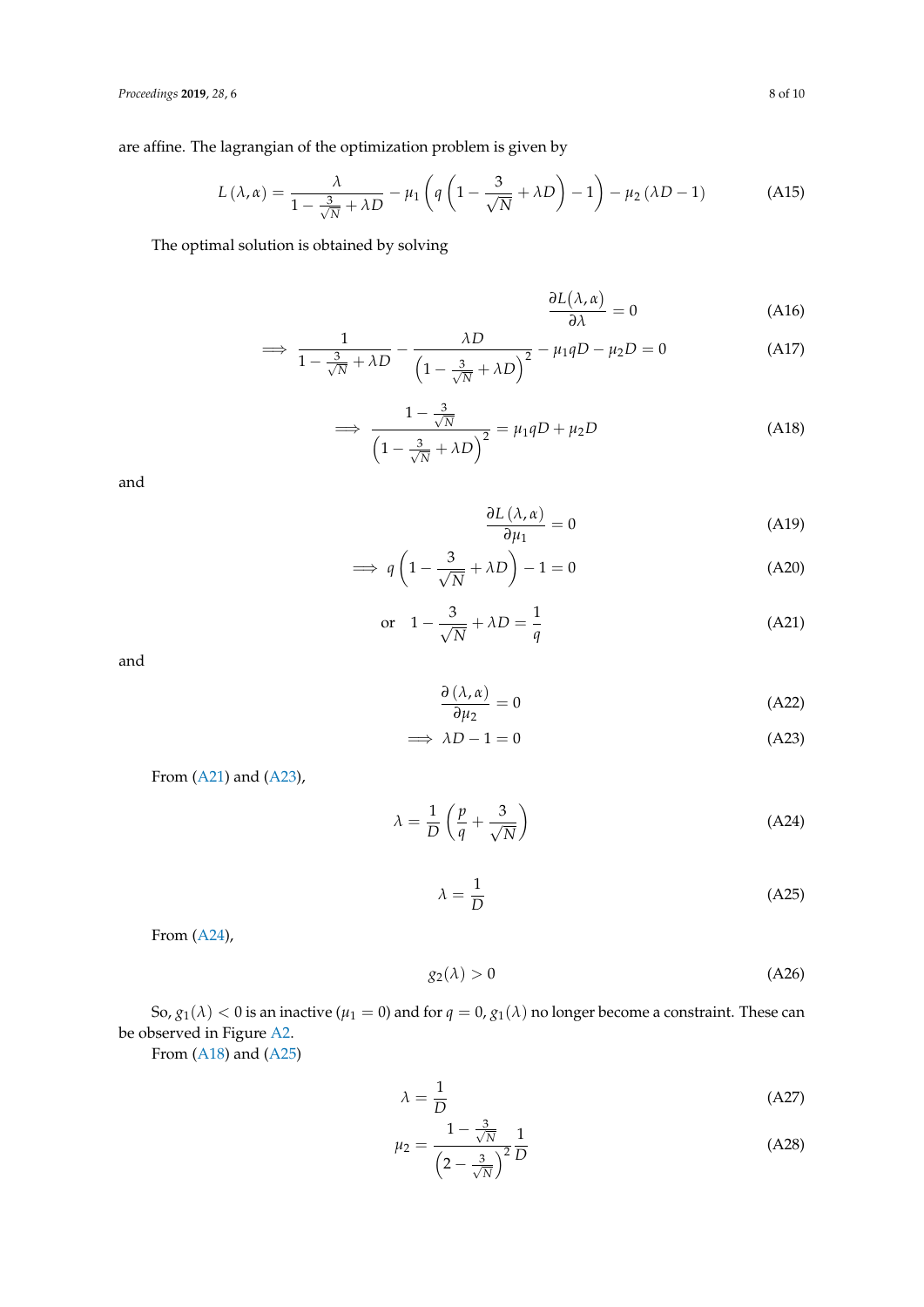<span id="page-8-13"></span>Since  $\mu_2 > 0$  for after creating sufficiently large number of blocks (N),  $\lambda$  in [\(A27\)](#page-7-5) yields the optimum throughput in [\(7\)](#page-2-5) for sufficiently large *N*.



**Figure A2.** Graphical representation of Optimization problem.

#### **References**

- <span id="page-8-0"></span>1. Nakamoto, S. *Bitcoin: A Peer-to-Peer Electronic Cash System*; 2009. Available online: [https://s3.amazonaws.com/](https://s3.amazonaws.com/academia.edu.documents/54517945/Bitcoin_paper_Original_2.pdf?response-content-disposition=inline%3B%20filename%3DBitcoin_A_Peer-to-Peer_Electronic_Cash_S.pdf&X-Amz-Algorithm=AWS4-HMAC-SHA256&X-Amz-Credential=AKIAIWOWYYGZ2Y53UL3A%2F20191022%2Fus-east-1%2Fs3%2Faws4_request&X-Amz-Date=20191022T021937Z&X-Amz-Expires=3600&X-Amz-SignedHeaders=host&X-Amz-Signature=992637af757aa82a8300d0f2a7033364283d92821e52e8b3039e32818dbd7717) [academia.edu.documents/54517945/Bitcoin\\_paper\\_Original\\_2.pdf?response-content-disposition=inline%](https://s3.amazonaws.com/academia.edu.documents/54517945/Bitcoin_paper_Original_2.pdf?response-content-disposition=inline%3B%20filename%3DBitcoin_A_Peer-to-Peer_Electronic_Cash_S.pdf&X-Amz-Algorithm=AWS4-HMAC-SHA256&X-Amz-Credential=AKIAIWOWYYGZ2Y53UL3A%2F20191022%2Fus-east-1%2Fs3%2Faws4_request&X-Amz-Date=20191022T021937Z&X-Amz-Expires=3600&X-Amz-SignedHeaders=host&X-Amz-Signature=992637af757aa82a8300d0f2a7033364283d92821e52e8b3039e32818dbd7717) [3B%20filename%3DBitcoin\\_A\\_Peer-to-Peer\\_Electronic\\_Cash\\_S.pdf&X-Amz-Algorithm=AWS4-HMAC-](https://s3.amazonaws.com/academia.edu.documents/54517945/Bitcoin_paper_Original_2.pdf?response-content-disposition=inline%3B%20filename%3DBitcoin_A_Peer-to-Peer_Electronic_Cash_S.pdf&X-Amz-Algorithm=AWS4-HMAC-SHA256&X-Amz-Credential=AKIAIWOWYYGZ2Y53UL3A%2F20191022%2Fus-east-1%2Fs3%2Faws4_request&X-Amz-Date=20191022T021937Z&X-Amz-Expires=3600&X-Amz-SignedHeaders=host&X-Amz-Signature=992637af757aa82a8300d0f2a7033364283d92821e52e8b3039e32818dbd7717)SHA256&X-Amz-Credential=AKIAIWOWYYGZ2Y53UL3A%2F20191022%2Fus-east-1%2Fs3%2Faws4 [request&X-Amz-Date=20191022T021937Z&X-Amz-Expires=3600&X-Amz-SignedHeaders=](https://s3.amazonaws.com/academia.edu.documents/54517945/Bitcoin_paper_Original_2.pdf?response-content-disposition=inline%3B%20filename%3DBitcoin_A_Peer-to-Peer_Electronic_Cash_S.pdf&X-Amz-Algorithm=AWS4-HMAC-SHA256&X-Amz-Credential=AKIAIWOWYYGZ2Y53UL3A%2F20191022%2Fus-east-1%2Fs3%2Faws4_request&X-Amz-Date=20191022T021937Z&X-Amz-Expires=3600&X-Amz-SignedHeaders=host&X-Amz-Signature=992637af757aa82a8300d0f2a7033364283d92821e52e8b3039e32818dbd7717) [host&X-Amz-Signature=992637af757aa82a8300d0f2a7033364283d92821e52e8b3039e32818dbd7717](https://s3.amazonaws.com/academia.edu.documents/54517945/Bitcoin_paper_Original_2.pdf?response-content-disposition=inline%3B%20filename%3DBitcoin_A_Peer-to-Peer_Electronic_Cash_S.pdf&X-Amz-Algorithm=AWS4-HMAC-SHA256&X-Amz-Credential=AKIAIWOWYYGZ2Y53UL3A%2F20191022%2Fus-east-1%2Fs3%2Faws4_request&X-Amz-Date=20191022T021937Z&X-Amz-Expires=3600&X-Amz-SignedHeaders=host&X-Amz-Signature=992637af757aa82a8300d0f2a7033364283d92821e52e8b3039e32818dbd7717) (accessed on 31 October 2008).
- <span id="page-8-1"></span>2. MedicalChain. Available online: <https://medicalchain.com/en/> (accessed on 10 February 2019).
- <span id="page-8-2"></span>3. Dorri, A.; Salil S.; Kanhere, R.J.; Gauravaram, P. Blockchain for IoT security and privacy: The case study of a smart home. In Proceedings of the IEEE PERCOM Workshop On Security Privacy And Trust In The Internet of Things 2017, Kona, HI, USA, 13–17 March 2017; pp. 618–623.
- <span id="page-8-3"></span>4. Decker, C.; Wattenhofer, R. Information propagation in the Bitcoin network. In Proceedings of the IEEE P2P 2013 Proceedings, Trento, Italy, 9–11 September 2013; pp. 1–10.
- <span id="page-8-4"></span>5. Rosenfeld, M. Analysis of Hashrate-Based Double Spending. *CoRR* **2014**, *abs/1402.2009*, 1–13.
- <span id="page-8-5"></span>6. Sompolinsky, Y.; Zohar, A. Secure High-Rate Transaction Processing in Bitcoin. In Proceedings of the Financial Cryptography; International Financial Cryptography Association (IFCA), FC'15, San Juan, Puerto Rico, 26–30 January 2015; pp. 1–20.
- <span id="page-8-6"></span>7. Ethereum. Available online: <https://etherscan.io> (accessed on 15 March 2019).
- <span id="page-8-7"></span>8. Sompolinsky, Y.; Lewenberg, Y.; Zohar, A. SPECTRE: A Fast and Scalable Cryptocurrency Protocol. Cryptology ePrint Archive, Report 2016/1159. 2016. Available online: <https://eprint.iacr.org/2016/1159> (accessed on 18 December 2016).
- <span id="page-8-8"></span>9. Androulaki, E.; Barger, A.; Bortnikov, V.; Cachin, C.; Christidis, K.; Caro, A.D.; Enyeart, D.; Ferris, C.; Laventman, G.; Manevich, Y.; et al. Hyperledger Fabric: A Distributed Operating System for Permissioned Blockchains. *CoRR* **2018**, *abs/1801.10228*, 1–15.
- <span id="page-8-9"></span>10. Erd*o*¨s, P.; R*e*´nyi, A. On the Evolution of Random Graphs. In *Publication of the Mathematical Institute of the Hungarian Academy of Sciences*; Mathematical Institute of the Hungarian Academy of Sciences: Budapest, Hungary, 1960; pp. 17–61.
- <span id="page-8-10"></span>11. Noh, J.; Baccichet, P.; Hartung, F.; Mavlankar, A.; Girod, B. Stanford Peer-to-peer Multicast (SPPM): Overview and Recent Extensions. In Proceedings of the 27th Conference on Picture Coding Symposium, PCS'09, Chicago, IL, USA, 6–8 May 2009; IEEE Press: Piscataway, NJ, USA, 2009; pp. 517–520.
- <span id="page-8-11"></span>12. Bitnodes. Available online: <https://bitnodes.earn.com/> (accessed on 1 July 2019).
- <span id="page-8-12"></span>13. Speedtest. Available online: <https://www.speedtest.net/global-index> (accessed on 1 July 2019).